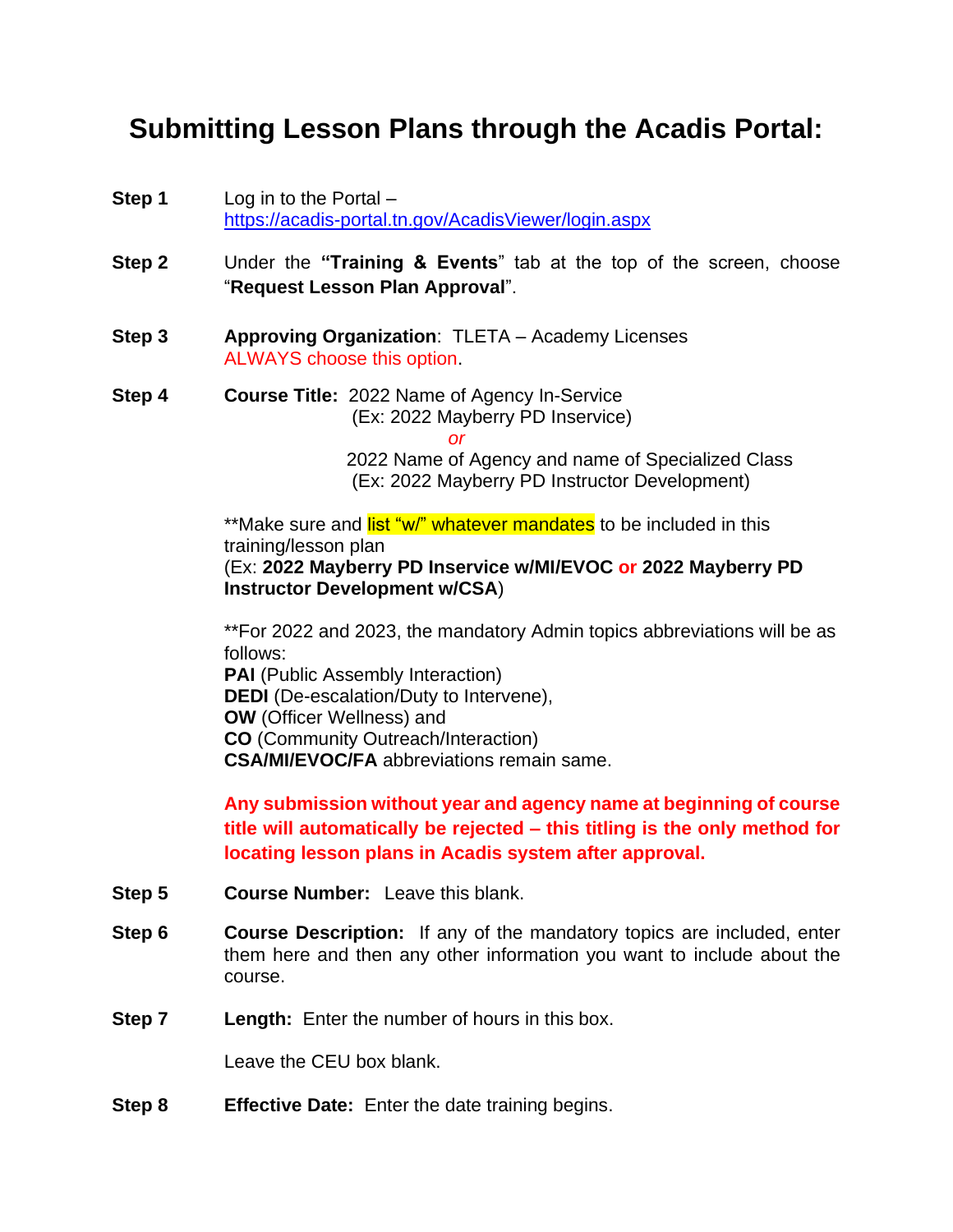- **Step 9 Learning Objectives:** Every program of instruction, course, or training activity begins with a goal. List your learning objectives here. (Ex: what you want the students to know/be able to do at the end of the training)
- **Step 10 Target Attendees:** Particular [group](http://www.businessdictionary.com/definition/group.html) of people, identified as the intended [recipient](http://www.businessdictionary.com/definition/recipient.html) of a training event, i.e. Full-time Law Enforcement, Part-time Law Enforcement.
- **Step 11 Expected Class Size:** example 10 to 20 students List the number of instructors.
- **Step 12 Evaluation Procedure:** For In-Service testing will confirm their knowledge they obtained from the class. For Specialized classes - testing and/or critique will confirm their knowledge they obtained from the class. \*Please list score or percentage required to pass the written exam AND to pass Firearms qualification if applicable (minimum is 75% under POST Rules).
- **Step 13 Methods/Techniques:** List visual aids such as PowerPoints, handouts, interaction with students. Practical training exercises, hands on instruction from the instructors, etc.
- **Step 14 Bibliography/Source:** Please list the sources for your training materials department policies, TCA codes, specific instructor manuals, textbooks, case law, etc.
- **Step 15 Other information:** Enter Start Date and End Date of Training here or put "Training Year 2022" if you want the training approved for entire year.
- **Step 16 Instructor Qualifications:** You can list instructor qualifications in this area OR type "see attached instructor Bios".
- **Step 17 Specific Instructors:** Fill in as needed, but you can only add officers from your agency. Even if an instructor is listed in this dropdown section, a bio still must be attached. To ensure all bios are included, scan ALL instructor bios to a single PDF file and attach (see Step 21).
- **Step 18 Space Requirements:** Classroom size should be large enough to accommodate the students attending. (Classroom is adequate for 35 students, etc.) If you are going to utilize a firing range, be sure there are enough firing stations for your class.
- **Step 19 Instructor Materials:** List handouts, any supplies you want to give the students to better enable them to have an enjoyable and learning experience.